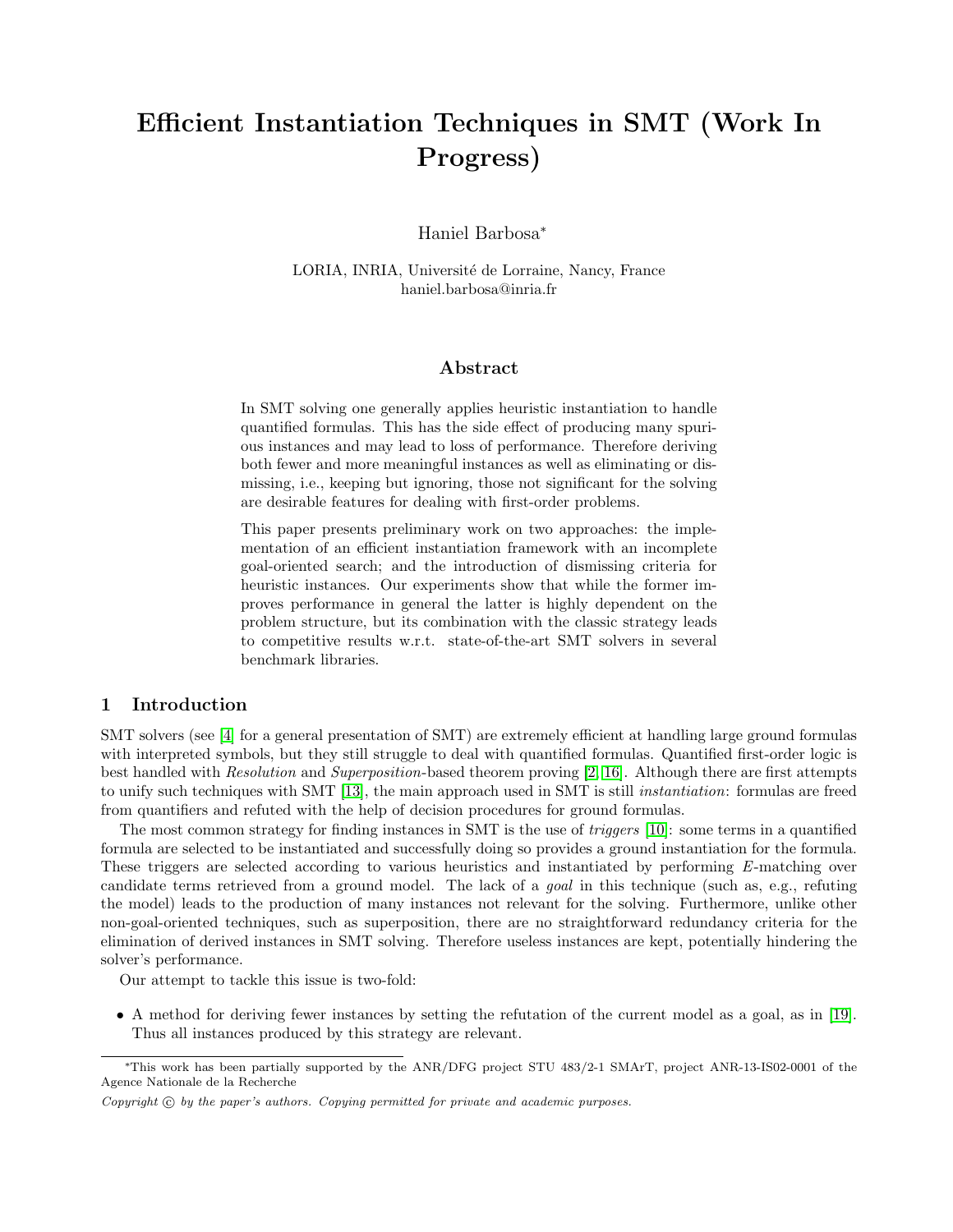• Heuristic instantiation is kept under control. Given their speed and the difficulty of the first-order reasoning with interpreted symbols, heuristics are a necessary evil. To reduce side effects, spurious instances are dismissed. The criterion is their activity as reported by the ground solver, in a somehow hybrid approach avoiding both the two-tiered combination of SAT solvers [\[12\]](#page-7-5) and deletion [\[7\]](#page-7-6).

We also introduce a lifting of the classic congruence closure procedure to first-order logic and show its suitability as the basis of our instantiation techniques. Moreover, it is shown how techniques common in first-order theorem proving are being implemented in an SMT setting, such as using efficient term indexing and performing Eunification.

### Formal preliminaries

Due to space constraints, we refer to the classic notions of many-sorted first-order logic with equality as the basis for the notation in this paper. Only the most relevant are mentioned.

Given a set of ground terms **T** and a congruence relation  $\simeq$  on **T**, a *congruence C* over **T** is a set  $C \subseteq \{s \simeq \text{const.}\}$  $t | s,t \in \mathbf{T} \}$  closed under entailment: for all  $s,t \in \mathbf{T}$ ,  $C \models s \simeq t$  iff  $s \simeq t \in C$ . The *congruence closure* of C is the least congruence on T containing C. Given a consistent set of ground equality literals E, two terms  $t_1, t_2$ are said *congruent* iff  $E \models t_1 \simeq t_2$ , which amounts to  $t_1 \simeq t_2$  being in the congruence closure of the equalities in E, and disequal iff  $E \models t_1 \nleq t_2$ . The congruence class of a given term t, represented by [t], is the partition of **T** induced by  $E$  in which all terms are congruent to  $t$ .

## 2 Congruence Closure with Free Variables

<span id="page-1-0"></span>To better handle the quantified formulas during instantiation algorithms we have developed a *Congruence Closure* with Free Variables (CCFV, for short), which extends the classic congruence closure procedure [\[14,](#page-7-7) [15\]](#page-7-8) into handling conjunctions of equality literals with free variables, performing rigid E-unification: finding solutions to a given set of equations consistent with a set of equations  $E$ , assuming that every variable denotes a single term.

| L, $x \neq y \parallel U$ (RV)<br>$L \parallel U \cup \{x \simeq y\}$                                                                                                                                                | (i) $\approx \in \{\simeq, \not\simeq\}$<br>(ii)<br>x or y is free in U, or $E \cup U \models x \not\simeq y$                                                                               |
|----------------------------------------------------------------------------------------------------------------------------------------------------------------------------------------------------------------------|---------------------------------------------------------------------------------------------------------------------------------------------------------------------------------------------|
| L, $x \neq t \parallel U$ (RT)<br>$L \parallel U \cup \{x \leq t\}$                                                                                                                                                  | (i) $\approx \in \{\simeq, \neq\}$<br>(ii)<br>either x is free in U or $E \cup U = x \neq t$                                                                                                |
|                                                                                                                                                                                                                      | $L, f(u) \simeq f(v)    U$<br>$L, u \simeq v    U$ (DECOMPOSE) $L    U$ (YIELD) (i) $L = \emptyset$ or $E \models L$                                                                        |
| L, $f(u) \ncong t \parallel U$<br>L, $f(u) \simeq f(t_1) \parallel U$ (EMATCH)<br>L, $f(u) \simeq f(t_n) \parallel U$                                                                                                | (i) $\neq \in \{\simeq, \neq\}$<br>(ii) $f(t_i)$ are ground terms from E<br>(iii) $E \models t \not\cong f(t_i)$ , for $1 \leq i \leq n$                                                    |
| L, $u \neq f(u') \parallel U$ (EUNI)<br>L, $u \simeq t_{1,1}$ , $f(u') \simeq f(t'_1)    U$<br>L, $u \simeq t_{1,m_1}$ , $f(u') \simeq f(t'_1) \parallel U$<br>L, $u \simeq t_{n,m_n}$ , $f(u') \simeq f(t'_n)    U$ | (i) $\neq \in \{\simeq, \neq\}$<br>(ii) $t_{i,j}$ , $f(t'_i)$ are ground terms<br>from $E$<br>(iii) $E \models t_{i,j} \not\approx f(t'_i)$ ,<br>for $1 \leq i \leq n, \ 1 \leq j \leq m_i$ |
| $L \parallel U$ (CLOSE)                                                                                                                                                                                              | L is inconsistent modulo $E$ or no other<br>(i)<br>rule can be applied                                                                                                                      |

Table 1: CCFV calculus for solving rigid E-unification in equational FOL. Multiple conclusion rules represent branching in the search.  $x, y$  refer to variables, t to ground terms, u to non-ground terms and v to terms in general.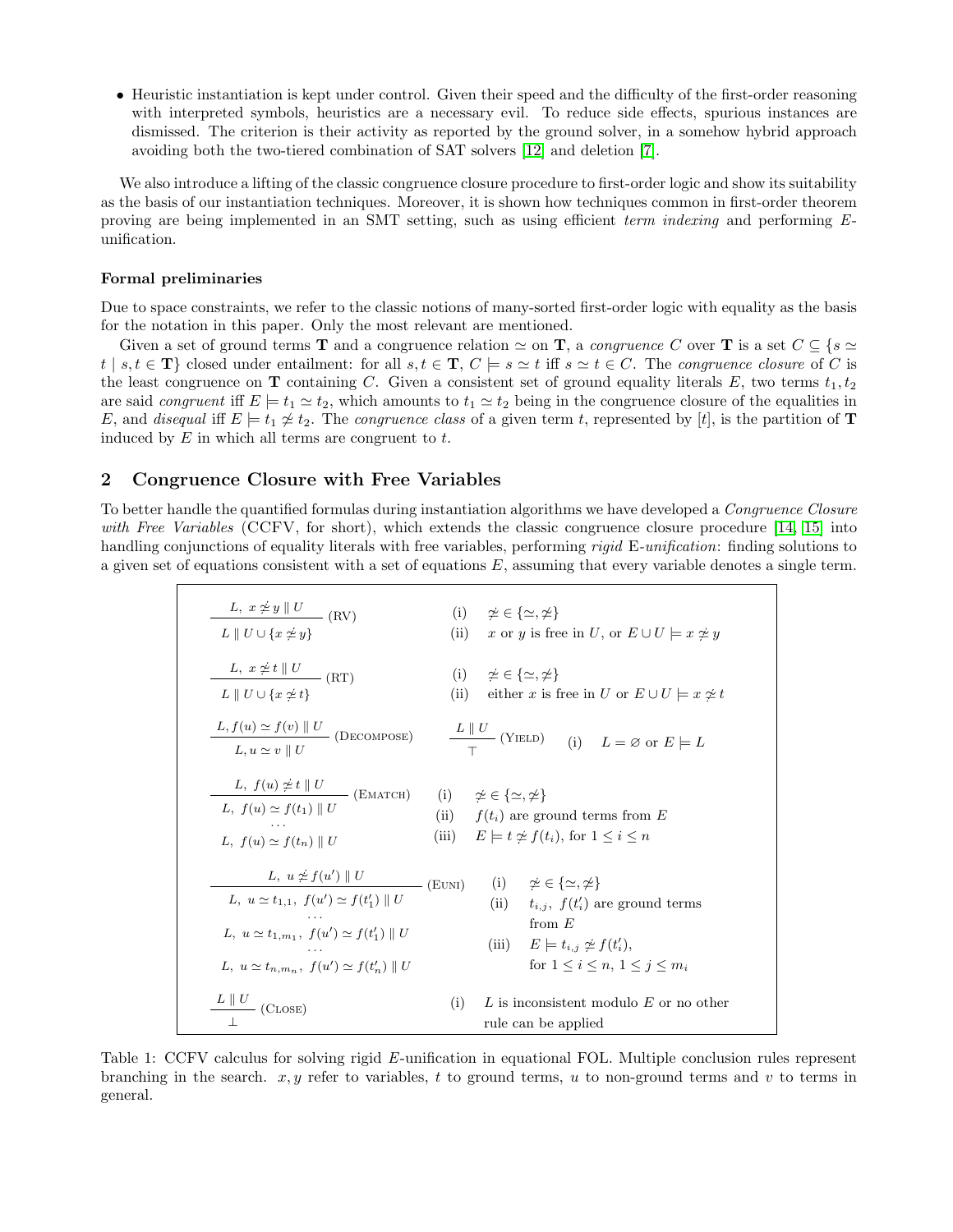Our procedure implements the rules<sup>[1](#page-2-0)</sup> shown in Table [1.](#page-1-0) To simplify presentation, it is assumed, without loss of generality, that function symbols are unary. Rules are shown only for equality literals, as their extension into uninterpreted predicates is straightforward. The calculus operates on conjunctive sets of equality literals containing free variables, annotated with equality literals between these variables and ground terms or themselves. Initially the annotations are empty, being augmented as the rules are applied and the input problem is simplified, embodying its solution.

### CCFV algorithm

Given a set of ground equality literals  $E$  and a set of non ground equality literals  $L$  whose free variables are  $X$ , CCFV computes sets of equality literals  $U_1, \ldots, U_n$ , denoted unifiers. Each unifier associates variables from X to ground terms and allows the derivation of ground substitutions  $\sigma_1, \ldots, \sigma_k$  such that  $E \models L\sigma_i$ , if any:

$$
\sigma_i = \left\{ \begin{array}{c} x \mapsto t \mid x \in X; \ U \models x \simeq t \text{ for some ground term } t. \ \text{If } x \text{ is free} \\ \text{in } U, t \text{ is a ground term selected from its sort class.} \end{array} \right\}
$$

Since not necessarily all variables in X are congruent to ground terms in a given unifier  $U$  (denoted "free in  $U$ "), more than one ground substitution may be obtained by assigning those variables to different ground terms in their sort classes.

A terminating strategy for CCFV is to apply the rules of Table [1](#page-1-0) exhaustively over L, except that Ematch may not be applied over the literals it introduces. There must be a backtracking when a given branch results in Close, until being able to apply Yield. In those cases a unifier is provided from which substitutions solving the given E-unification problem can be extracted.

#### Term Indexing

Performing E-unification requires dealing with many terms, which makes the use of an efficient indexing technique for fast retrieval of candidates paramount.

The Congruence Closure procedure in veriT keeps a *signature table*, in which terms and predicate atoms are kept modulo their congruence classes. For instance, if  $a \simeq b$  and both  $f(a)$  and  $f(b)$  appear in the formula, only  $f(a)$  is kept in the signature table. Those are referred to as *signatures* and are the only relevant terms for indexing, since instantiations into terms with the same signature are logically equivalent modulo the equalities in the current context. The signature table is indexed by  $top symbol^2$  $top symbol^2$ , such that each function and predicate symbol points to all their related signatures. Those are kept sorted by congruence classes, to be amenable for binary search. Bitmasks are kept to fast check whether a class contains signatures with a given top symbol, a necessary condition for retrieving candidates from that class.

A side effect of building the term index from the signature table is that all terms are considered, regardless of whether they appear or not in the current SAT solver model. To tackle this issue, an alternative index is built directly from the currently asserted literals while computing on the fly the respective signatures. Dealing directly with the model also has the advantage of allowing its minimization, since the SAT solver generally asserts more literals than necessary. Computing a prime implicant, a minimal partial model, can be done in linear time [\[9\]](#page-7-9). Moreover, the CNF overhead is also cleaned: removing literals introduced by the non-equivalency preserving CNF transformation the formula undergoes, applying the same process described in [\[7\]](#page-7-6) for Relevancy.

#### Implementing E-unification

The main data structure for CCFV is the "unifiers": for a set of variables  $X$ , an array with each position representing a valuation for a variable  $x \in X$ , which consists of:

- a field for the respective variable;
- a flag to whether that variable is the representative of its congruence class;
- a field for, if the variable is a representative, the ground term it is equal to and a set of terms it is disequal to; otherwise a pointer to the variable it is equal to, the default being itself.

<span id="page-2-1"></span><span id="page-2-0"></span><sup>&</sup>lt;sup>1</sup>The calculus still needs to be improved, with a better presentation and the proofs of its properties, which are work in progress.  $2$ Since top symbol indexing is not optimal, the next step is to implement *fingerprint indexing*. The current implementation keeps the indexing as modular as possible to facilitate eventually changing its structure.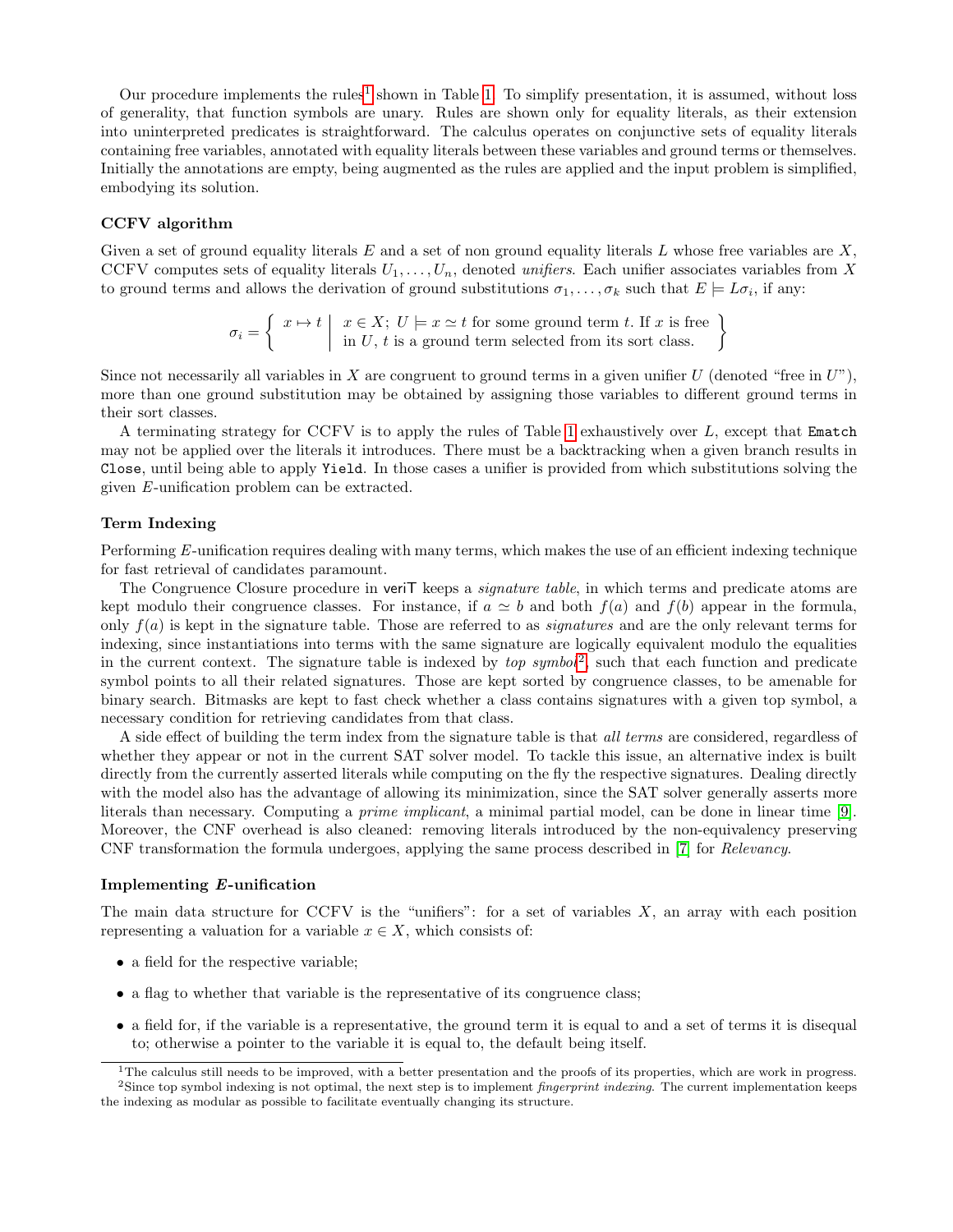Each unifier represents one of the sets U mentioned above. They are handled with a UNION-FIND algorithm with path-compression. The *union* operation is made modulo the congruence closure on the ground terms and the current assignments to the variables in that unifier, which maintains the invariant of it being a consistent set of equality literals.

The rules in Table [1](#page-1-0) are implemented as an adaptation of the *recursive descent* E-unification algorithm in [\[1\]](#page-7-10), heavily depending on the term index described shown above for optimizing the search. Currently it does not have a dedicated index for performing unification, rather relying in the DAG structure of the terms. To avoid (usually expensive) re-computations, memoization is used to store the results of E-unifications attempts, which is particularly useful when looking for unifiers for, e.g.,  $f(\mathbf{x}) \simeq g(\mathbf{y})$  in which both "f" and "g" have large term indexes. For now these "unification jobs" are indexed by the literal's polarity and participating terms, not taking into account their structure.

## 3 Instantiation Framework

## 3.1 Goal-oriented instantiation

In the classic architecture of SMT solving, a SAT solver enumerates boolean satisfiable conjunctions of literals to be checked for ground satisfiability by decision procedures for a given set of theories. If these models are not refuted at the ground level they must be evaluated at the first-order level, which is not a decidable problem in general. Therefore one cannot assume to have an efficient algorithm to analyze the whole model and determine if it can be refuted. This led to the regular heuristic instantiation in SMT solving being not goal-oriented: its search is based solely on pattern matching of selected triggers [\[10\]](#page-7-4), without further semantic criteria, which can be performed quickly and then revert the reasoning back to the efficient ground solver.

In [\[19\]](#page-8-0), Reynolds *et al.* presented an efficient incomplete goal-oriented instantiation technique that evaluates a quantified formula, independently, in search for *conflicting instances*: given a satisfiable conjunctive set of ground literals E, a set of quantified formulas Q and some  $\forall x.\psi \in \mathcal{Q}$  it searches for a ground substitution  $\sigma$  such that  $E \models \neg \psi \sigma$ . Such substitutions are denoted ground conflicting, with conflicting instances being such that  $\forall \mathbf{x}.\psi \to \psi \sigma$  refutes  $E \cup Q$ .

Since the existence of such substitutions is an NP-complete problem equivalent to Non-simultaneous rigid E-unification [\[20\]](#page-8-1), the CCFV procedure is perfectly suited to solve it. Each quantified formula  $\forall x.\psi \in \mathcal{Q}$  is converted into CNF and CCFV is applied for computing sequences of substitutions<sup>[3](#page-3-0)</sup>  $\sigma_0, \ldots, \sigma_k$  such that, for  $\neg \psi = l_1 \wedge \cdots \wedge l_k,$ 

$$
\sigma_0 = \varnothing
$$
;  $\sigma_{i-1} \subseteq \sigma_i$  and  $E \models l_i \sigma_i$ 

which guarantees that  $E \models \neg \psi \sigma_k$  and that the instantiation lemma  $\forall x.\psi \rightarrow \psi \sigma_k$  refutes  $E \cup Q$ . If any literal  $l_{i+i}$  is not unifiable according to the unifications up to  $l_i$ , there are no conflicting instances for  $\forall \mathbf{x}.\psi$ .

Currently our implementation applies a breadth-first search on the conjunction of non-ground literals, computing all unifiers for a given literal  $l \in \neg \psi$  before considering the next one. Memory consumption is an issue due to the combinatorial explosion that might occur when merging sets of unifiers from different literals. A more general issue is simply the time required for finding the unifiers of a given literal, which can have a huge search space depending on the number of indexed terms. To minimize these problems customizable parameters set thresholds both on the number of potential combinations and of terms to be considered.

#### 3.2 Heuristic instantiation with instances dismissal

Although goal-oriented search avoids heuristic instantiation in many cases, triggers and pattern-matching are still the backbone of our framework. A well known side effect of them is the production of many spurious instances which not only interfere with the performances of both the ground and instantiation modules but also may lead to matching loops: triggers generating instances which are used solely to produce new instances in an infinite chain. To avoid this issues, de Moura et al. [\[7\]](#page-7-6) mention how they perform clause deletion, during backtracking, of instances which were not part of a conflict. However, this proved to be an engineering challenge in veriT, since its original architecture does not easily allow deletion of terms from the ground solver.

<span id="page-3-0"></span><sup>&</sup>lt;sup>3</sup>Since CCFV is non-proof confluent calculus, as choices may need to be made whenever a matching or unification must be performed, backtracks are usually necessary for exploring different options.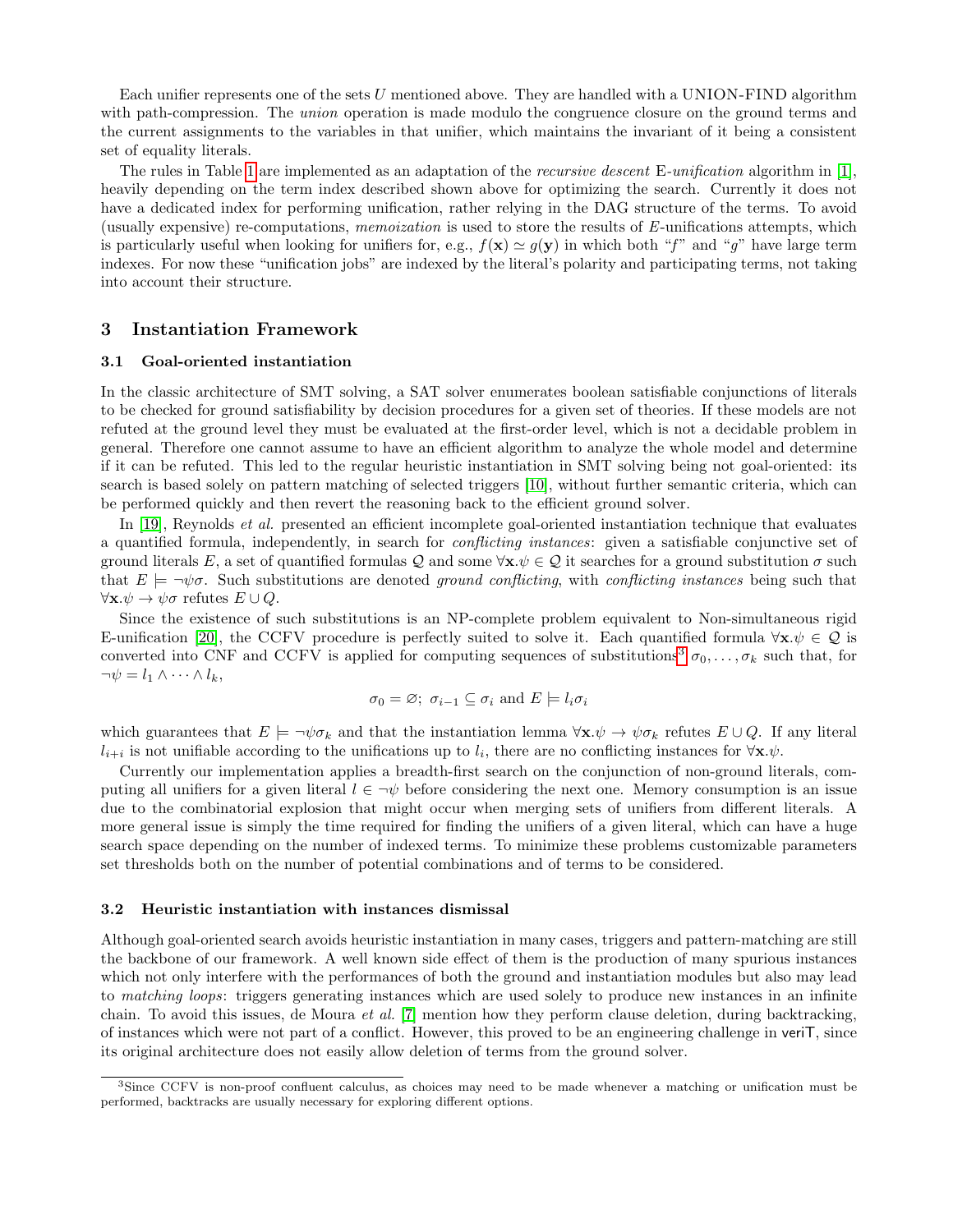<span id="page-4-1"></span>To circumvent this problem, instead of being truly deleted instances are simply dismissed: by labeling them with *instantiation levels*<sup>[4](#page-4-0)</sup>, at a given level n only instances whose level is at most  $n-1$  are considered. This is done by using the term indexing from the SAT model and eliminating literals whose instantiation level is above the threshold. At each instantiation round, the *level* is defined as the current level plus one. At the beginning of the solving all clauses are assigned level 0, the starting value for the instantiation level. At the end of an instantiation round, the SAT solver is notified that at that point in the decision tree there was an instantiation, so that whenever there is a backtracking to a point before such a mark the instantiation level is decremented, at the same time that all instances which have participated in a conflict are promoted to "level 0". This ensures that those instances will not be dismissed for instantiation, which somehow emulates clause deletion. With this technique, however, the ground solver will still be burdened by the spurious instances, but they also will not need to be regenerated in future instantiation rounds.



Figure 1: Example of instance dismissal

Consider in Figure [1](#page-4-1) an example of instance dismissal.  $I_1$  marks an instantiation happening at level 1, in which all clauses from the original formula are considered for instantiation. Those lead to a conflict and a backtrack to a point before  $I_1$ , which decrements the instantiation level to 0. All instances from  $I_1$  which were part of the conflict in  $\perp_1$  are promoted to level 0, the rest kept with level 1. At  $I_{1'}$  only terms in clauses with level 0 are indexed. Since subsequently there is no backtracking to a point before  $I_{1'}$ , the instantiation level is increased to 1. At  $I_2$  all clauses of level 1 are considered, thus including those produced both in  $I_1$  and  $I_{1'}$ . After a backtrack, the level is decremented to 1 and the instances participating in  $\perp_2$  are promoted. This way at  $I_{2'}$  only the promoted instances from the previous round are considered. Then the ground solver reaches a conflict in  $\perp_3$  and cannot produce any more models, concluding unsatisfiability.

#### 4 Experiments

The above techniques have been implemented in the SMT solver veriT [\[6\]](#page-7-11), which previously offered support for quantified formulas solely through naïve trigger instantiation, without further optimizations<sup>[5](#page-4-2)</sup>. The evaluation was made on the "UF", "UFLIA", "UFLRA" and "UFIDL" categories of SMT-LIB [\[5\]](#page-7-12), which have 10, 495 benchmarks annotated as unsatisfiable. They consist mostly of quantified formulas over uninterpreted functions as well as equality and linear arithmetic. The categories with bit vectors and non-linear arithmetic are currently not supported by veriT and in those in which uninterpreted functions are not predominant the techniques shown here are not quite as effective yet. Our experiments were conducted using machines with 2 CPUs Intel Xeon E5-2630 v3, 8 cores/CPU, 126GB RAM, 2x558GB HDD. The timeout is set for 30 seconds, since our goal is evaluating SMT solvers as backends of verification and ITP platforms, which require fast answers.

The different configurations of veriT are identified in this section according to which techniques they have activated:

- veriT: the solver relying solely on naïve trigger instantiation;
- veriT<sub>i</sub>: the solver with CCFV and the signature table indexed;
- veriT ig: besides the above, uses the goal-oriented search for conflicting instances;

<span id="page-4-0"></span><sup>&</sup>lt;sup>4</sup>This is done much in the spirit of [\[11\]](#page-7-13), although their labeling does not take into account the interactions with the SAT solver and is aimed at preventing matching loops, not towards "deletion".

<span id="page-4-2"></span> $5A$  development version is available at <http://www.loria.fr/~hbarbosa/veriT-ccfv.tar.gz>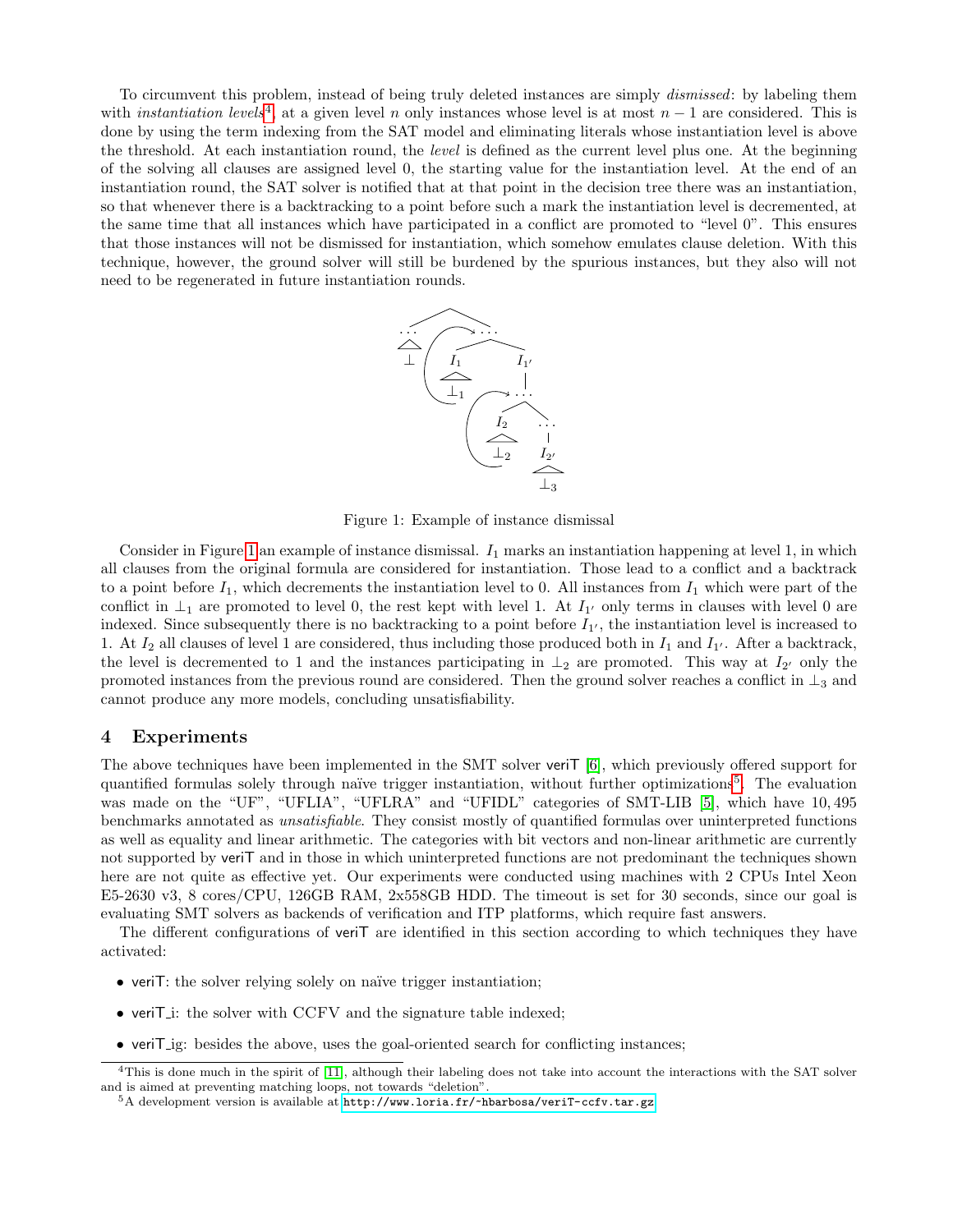• veriT igd: does the term indexing from the SAT solver and uses the goal-oriented search and instance dismissal.

Figure [2a](#page-5-0) shows the big impact of the handling of instantiation by CCFV: veriT i is significantly faster and solves 326 problems exclusively, while the old configuration solves only 32 exclusively. Figure [2b](#page-5-0) presents a significant improvement in terms of problems solved (474 more against 36 less) by the use of the goal-oriented instantiation, but it also shows a less clear gain of time. Besides the natural chaotic behavior of trigger instantiation, we believe this is due to the more expensive search performed: trying to falsify quantified formulas and handling E-unification, which, in the context of SMT, has a much bigger search space than simply performing E-matching for pattern-matching instantiation. Not always the "better quality" of the conflicting instances offsets the time it took to compute them, which indicates the necessity of trying to identify beforehand such cases and avoid the more expensive search when counter-producent.

<span id="page-5-0"></span>

<span id="page-5-1"></span>(a) Impact of CCFV, without goal-oriented instantiation

(b) Impact of goal-oriented instantiation

Figure 2: Comparisons of new term indexing, CCFV and goal-oriented search

| Logic        | Class          | CVC4 | Z3   | $veriT_i$ | $veriT_i$ | $veriT_i$ | veriT |
|--------------|----------------|------|------|-----------|-----------|-----------|-------|
| UF           | grasshopper    | 410  | 418  | 431       | 437       | 418       | 413   |
|              | sledgehammer   | 1412 | 1249 | 1293      | 1272      | 1134      | 1066  |
| <b>UFIDL</b> | all            | 61   | 62   | 56        | 58        | 58        | 58    |
| UFLIA        | boogie         | 841  | 852  | 722       | 681       | 660       | 661   |
|              | sexpr          | 15   | 26   | 15        |           | 5         | 5     |
|              | grasshopper    | 320  | 341  | 356       | 367       | 340       | 335   |
|              | sledgehammer   | 1892 | 1581 | 1781      | 1778      | 1620      | 1569  |
|              | simplify       | 770  | 831  | 797       | 803       | 735       | 690   |
|              | simplify2      | 2226 | 2337 | 2277      | 2298      | 2291      | 2177  |
|              | $\text{Total}$ | 7947 | 7697 | 7727      | 7701      | 7203      | 6916  |

Table 2: Comparison between instantiation based SMT solvers on SMT-LIB benchmarks

Our new implementations were also evaluated against the SMT solvers Z3 [\[8\]](#page-7-14) (version 4.4.2) and CVC4 [\[3\]](#page-7-15) (version 1.5), both based on instantiation for handling quantified formulas. The results are summarized in Table [2,](#page-5-1) excluding categories whose problems are trivially solved by all systems, which leaves 8, 701 for consideration.

While veriT ig and veriT igd solve a similar number of problems in the same categories (with a small advantage to the latter), it should be noted that they have quite diverse results depending on the benchmark (a comparison is shown in Figure [4](#page-9-0) at Appendix A). Each configuration solves  $\approx 150$  problems exclusively. This indicates the potential to use both the term indexes, from the signature table and from the SAT solver model with instance dismissal, during the solving.

Regarding overall performance, CVC4 solves the most problems, being the more robust SMT solver for instantiation and also applying a goal-oriented search for conflicting instances. Both configurations of veriT solve approximately the same number of problems as Z3, although mostly because of the better performance on the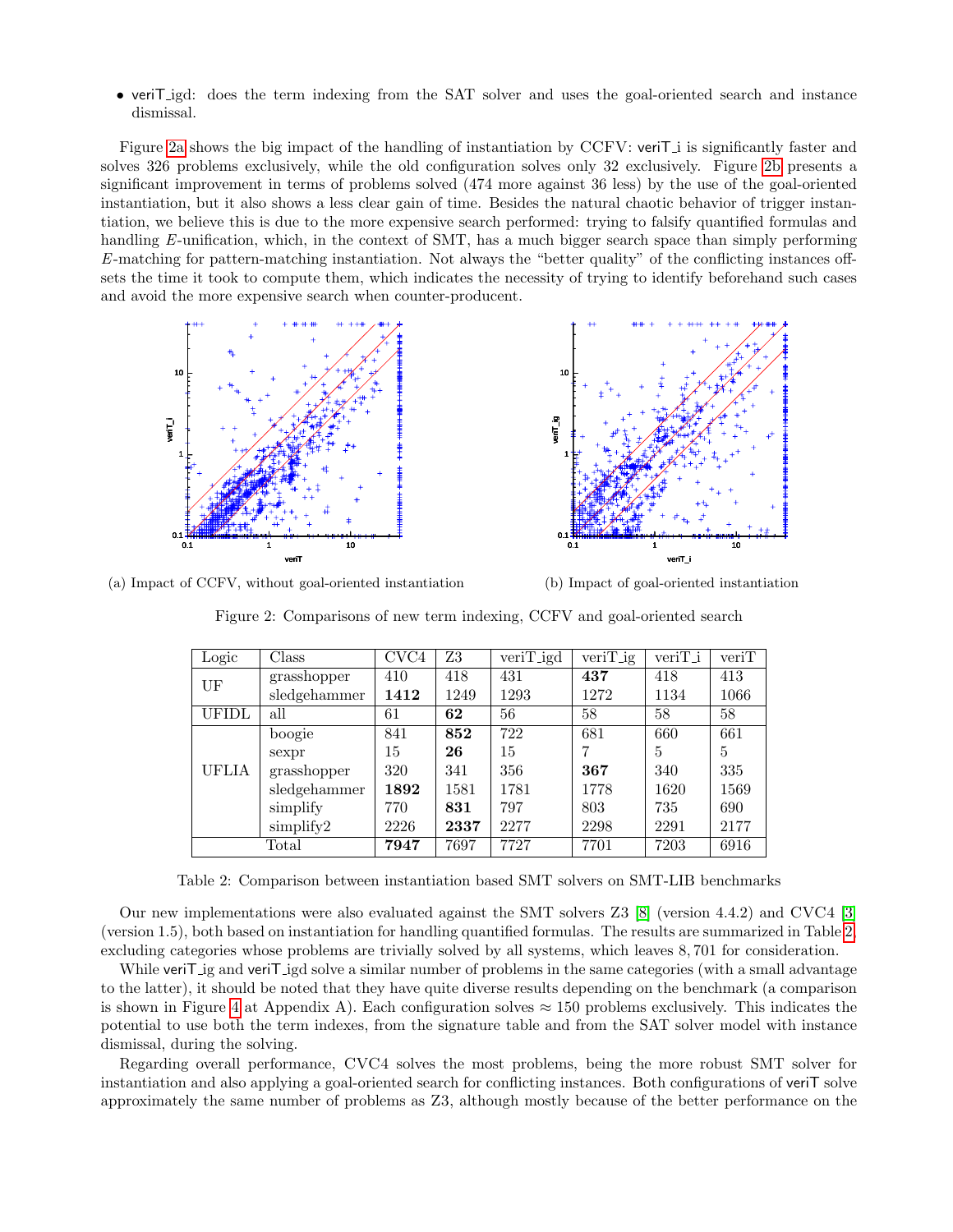sledgehammer benchmarks, which have less theory symbols. There are 124 problems solved by veriting that neither CVC4 nor Z3 solve, while veriT ig solves 115 that neither of these two do.

Figure [3](#page-6-0) shows how the better veriT configuration, with the goal-oriented search and instance dismissal, performs against the other solvers. There are many problems solved exclusively by each system, which indicates the benefit of combining veriT with those systems them in a portfolio when trying to quickly solve a particular problem: while CVC4 alone solves  $\approx 92\%$  of the considered benchmarks in 30s, by giving each of the four compared systems 7s is enough to solve  $\approx 97\%$  of them.

<span id="page-6-0"></span>

Figure 3: Comparisons with SMT solvers

## 5 Conclusion and future work

There is still room for improvement in our instantiation framework. Particularly, a better understanding of the instance dismissal effects is still required. Further analyzing the clauses activity would lead to a more refined promotion strategy and possibly better outcomes. Nevertheless, we believe that our preliminary results are promising.

Regarding the term indexing, besides improving the data structures our main goal is performing it *incremen*tally: by indexing the literals from the SAT model it is not necessary to thoroughly recompute the index at each instantiation round. It is sufficient to simply remove or add terms, as well as update signatures, according to how the model has changed. The same principle may be applied to the memoization of "unification jobs": an incremental term index would allow updating the resulting unifiers accordingly, significantly reducing the instantiation effort over rounds with similar indexes.

Our goal-oriented instantiation has a very limited scope: currently conflicting instances can only be found when a single quantified formula is capable of refuting the model. As it has been shown in [\[19\]](#page-8-0) and also in our own experiments this is enough to provide large improvements over trigger instantiation, but for many problems it is still insufficient. We intend to combine CCFV with the Connection Calculus [\[17\]](#page-8-2), a complete goal-oriented proof procedure for first-order logic, in an effort for having a broader approach for deriving conflicting instances. This would present a much more complex search space than the one our strategy currently handles. Therefore the trade-off between expressivity and cost has to be carefully evaluated.

Applying different strategies in a portfolio approach is highly beneficial for solving more problems, but it could be even more so if different configurations were to communicate. Attempting pseudo-concurrent architectures such as described in [\[18\]](#page-8-3) in veriT is certainly worth considering.

### Acknowledgments

I would like to thank my supervisors Pascal Fontaine and David Déharbe for all their help throughout the development of this work and comments on the article.

Experiments presented in this paper were carried out using the Grid'5000 testbed, supported by a scientific interest group hosted by Inria and including CNRS, RENATER and several Universities as well as other organizations (see https://www.grid5000.fr).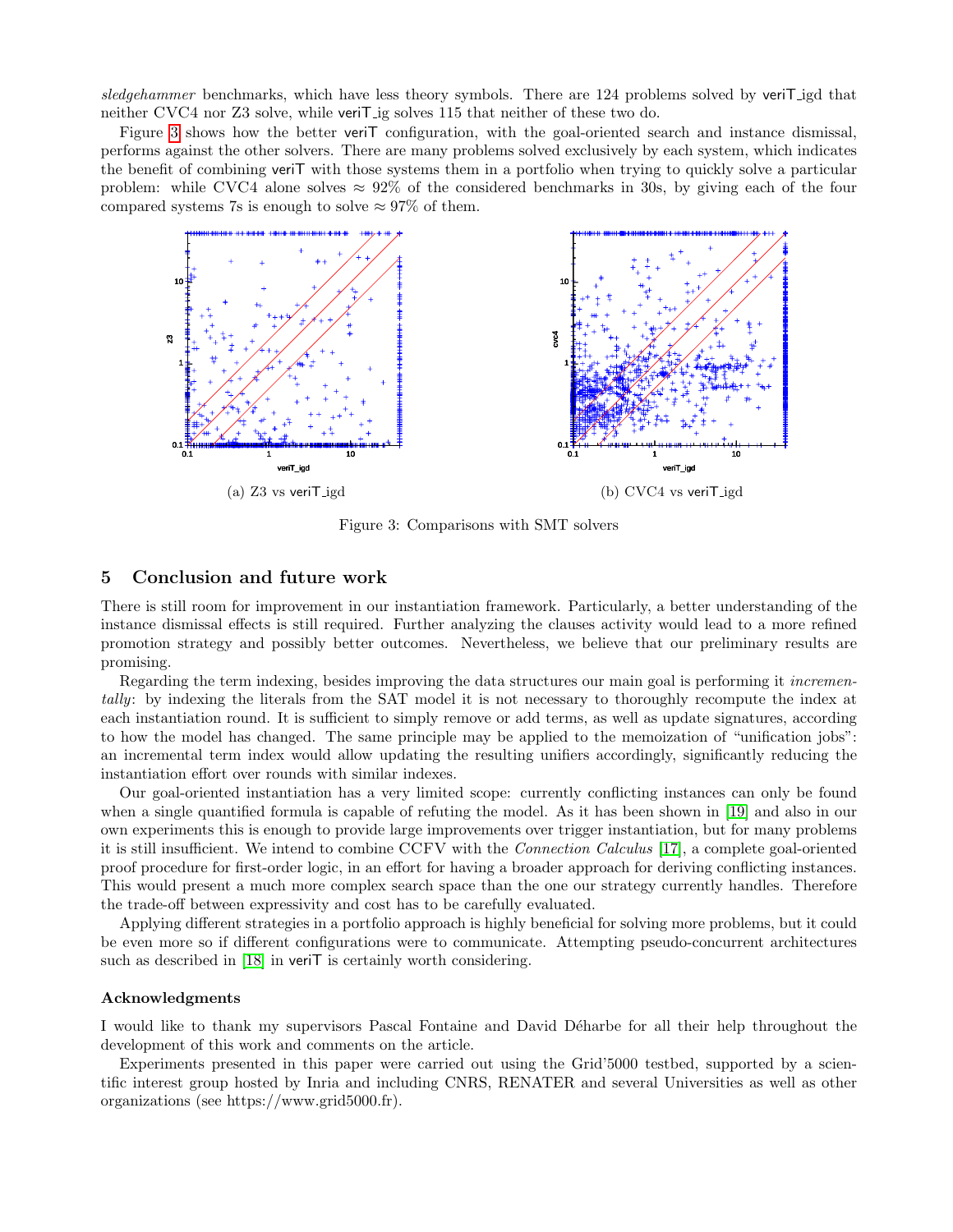## References

- <span id="page-7-10"></span>[1] F. Baader and W. Snyder. Unification theory. In Handbook of Automated Reasoning (in 2 volumes), pages 445–532. 2001.
- <span id="page-7-1"></span>[2] L. Bachmair and H. Ganzinger. Rewrite-Based Equational Theorem Proving with Selection and Simplification. J. Log. Comput., 4(3):217–247, 1994.
- <span id="page-7-15"></span>[3] C. Barrett, C. L. Conway, M. Deters, L. Hadarean, D. Jovanović, T. King, A. Reynolds, and C. Tinelli. CVC4. In G. Gopalakrishnan and S. Qadeer, editors, Computer Aided Verification: 23rd International Conference, CAV 2011, Snowbird, UT, USA, July 14-20, 2011. Proceedings, pages 171–177, Berlin, Heidelberg, 2011. Springer Berlin Heidelberg.
- <span id="page-7-0"></span>[4] C. Barrett, R. Sebastiani, S. Seshia, and C. Tinelli. Satisfiability Modulo Theories. In A. Biere, M. J. H. Heule, H. van Maaren, and T. Walsh, editors, Handbook of Satisfiability, volume 185 of Frontiers in Artificial Intelligence and Applications, chapter 26, pages 825–885. IOS Press, Feb. 2009.
- <span id="page-7-12"></span>[5] C. Barrett, A. Stump, and C. Tinelli. The SMT-LIB Standard: Version 2.0. In A. Gupta and D. Kroening, editors, Proceedings of the 8th International Workshop on Satisfiability Modulo Theories (Edinburgh, UK), 2010.
- <span id="page-7-11"></span>[6] T. Bouton, D. C. B. de Oliveira, D. D´eharbe, and P. Fontaine. veriT: An Open, Trustable and Efficient SMT-Solver. In Automated Deduction - CADE-22, 22nd International Conference on Automated Deduction, Montreal, Canada, August 2-7, 2009. Proceedings, pages 151–156, 2009.
- <span id="page-7-6"></span>[7] L. de Moura and N. Bjørner. Efficient E-Matching for SMT Solvers. In F. Pfenning, editor, Automated Deduction CADE-21, volume 4603 of Lecture Notes in Computer Science, pages 183–198. Springer Berlin Heidelberg, 2007.
- <span id="page-7-14"></span>[8] L. M. de Moura and N. Bjørner. Z3: An Efficient SMT Solver. In Tools and Algorithms for the Construction and Analysis of Systems, 14th International Conference, TACAS 2008, Held as Part of the Joint European Conferences on Theory and Practice of Software, ETAPS 2008, Budapest, Hungary, March 29-April 6, 2008. Proceedings, pages 337–340, 2008.
- <span id="page-7-9"></span>[9] D. D´eharbe, P. Fontaine, D. Le Berre, and B. Mazure. Computing Prime Implicants. In FMCAD - Formal Methods in Computer-Aided Design 2013, pages 46–52, Portland, United States, Oct. 2013. IEEE.
- <span id="page-7-4"></span>[10] D. Detlefs, G. Nelson, and J. B. Saxe. Simplify: A Theorem Prover for Program Checking. J. ACM, 52(3):365–473, May 2005.
- <span id="page-7-13"></span>[11] Y. Ge, C. Barrett, and C. Tinelli. Solving Quantified Verification Conditions Using Satisfiability Modulo Theories. In F. Pfenning, editor, *Automated Deduction CADE-21*, volume 4603 of Lecture Notes in Computer Science, pages 167–182. Springer Berlin Heidelberg, 2007.
- <span id="page-7-5"></span>[12] K. R. M. Leino, M. Musuvathi, and X. Ou. A Two-tier Technique for Supporting Quantifiers in a Lazily Proof-explicating Theorem Prover. In Proceedings of the 11th International Conference on Tools and Algorithms for the Construction and Analysis of Systems, TACAS'05, pages 334–348, Berlin, Heidelberg, 2005. Springer-Verlag.
- <span id="page-7-3"></span>[13] L. Moura and N. Bjørner. Engineering DPLL(T) + Saturation. In Proceedings of the 4th International Joint Conference on Automated Reasoning, IJCAR '08, pages 475–490, Berlin, Heidelberg, 2008. Springer-Verlag.
- <span id="page-7-7"></span>[14] G. Nelson and D. C. Oppen. Fast Decision Procedures Based on Congruence Closure. J. ACM, 27(2):356– 364, Apr. 1980.
- <span id="page-7-8"></span>[15] R. Nieuwenhuis and A. Oliveras. Fast congruence closure and extensions. Information and Computation, 205(4):557 – 580, 2007. Special Issue: 16th International Conference on Rewriting Techniques and Applications.
- <span id="page-7-2"></span>[16] R. Nieuwenhuis and A. Rubio. Paramodulation-Based Theorem Proving. In A. Robinson and A. Voronkov, editors, Handbook of automated reasoning, volume 1, pages 371–443. 2001.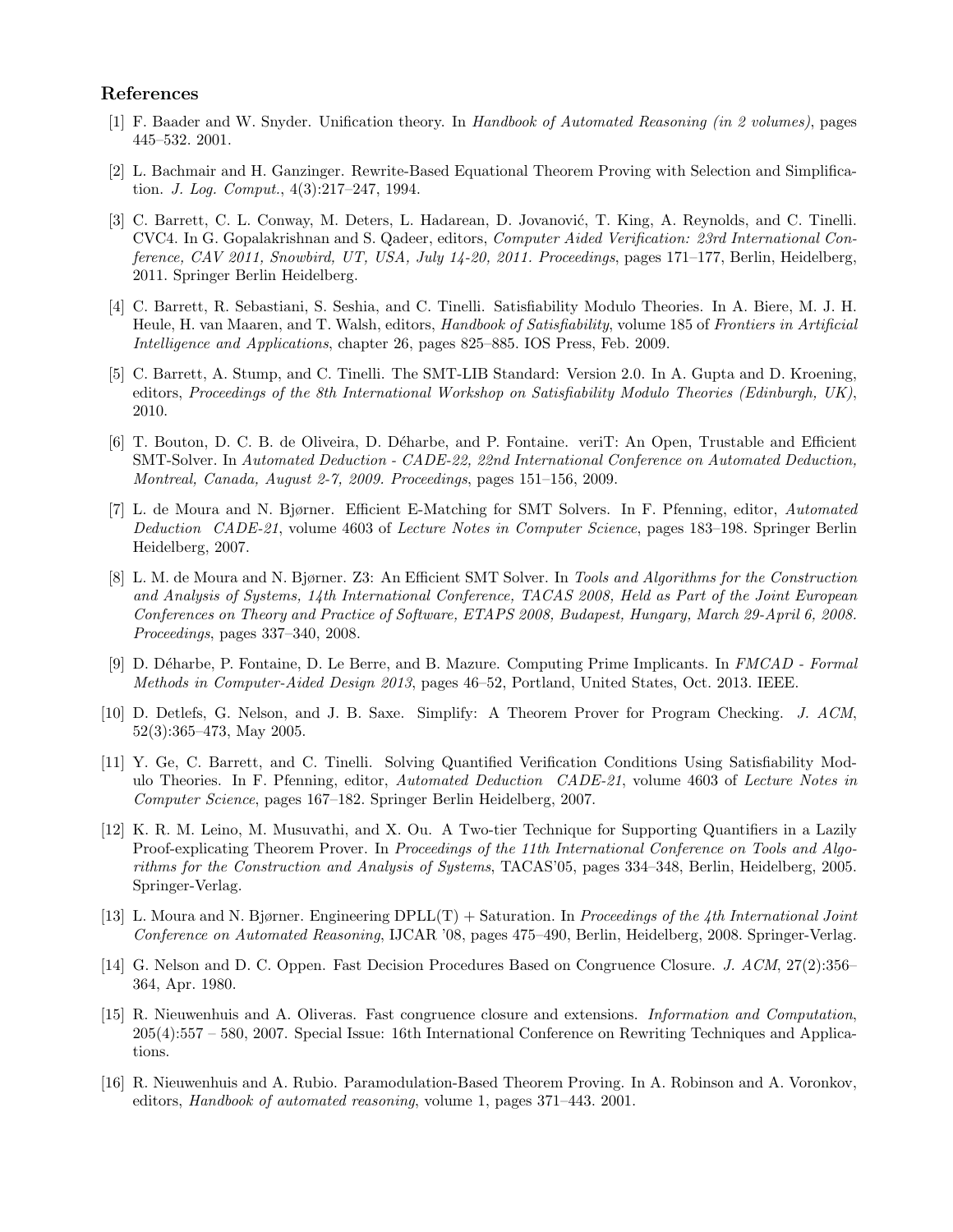- <span id="page-8-2"></span>[17] J. Otten. Restricting backtracking in connection calculi. AI Commun., 23(2-3):159–182, 2010.
- <span id="page-8-3"></span>[18] G. Reger, D. Tishkovsky, and A. Voronkov. Cooperating Proof Attempts. In Automated Deduction - CADE-25 - 25th International Conference on Automated Deduction, Berlin, Germany, August 1-7, 2015, Proceedings, pages 339–355, 2015.
- <span id="page-8-0"></span>[19] A. Reynolds, C. Tinelli, and L. de Moura. Finding Conflicting Instances of Quantified Formulas in SMT. In Proceedings of the 14th Conference on Formal Methods in Computer-Aided Design, FMCAD '14, pages 31:195–31:202, Austin, TX, 2014. FMCAD Inc.
- <span id="page-8-1"></span>[20] A. Tiwari, L. Bachmair, and H. Ruess. Rigid E-Unification Revisited. In D. McAllester, editor, Automated Deduction - CADE-17, volume 1831 of Lecture Notes in Computer Science, pages 220–234. Springer Berlin Heidelberg, 2000.